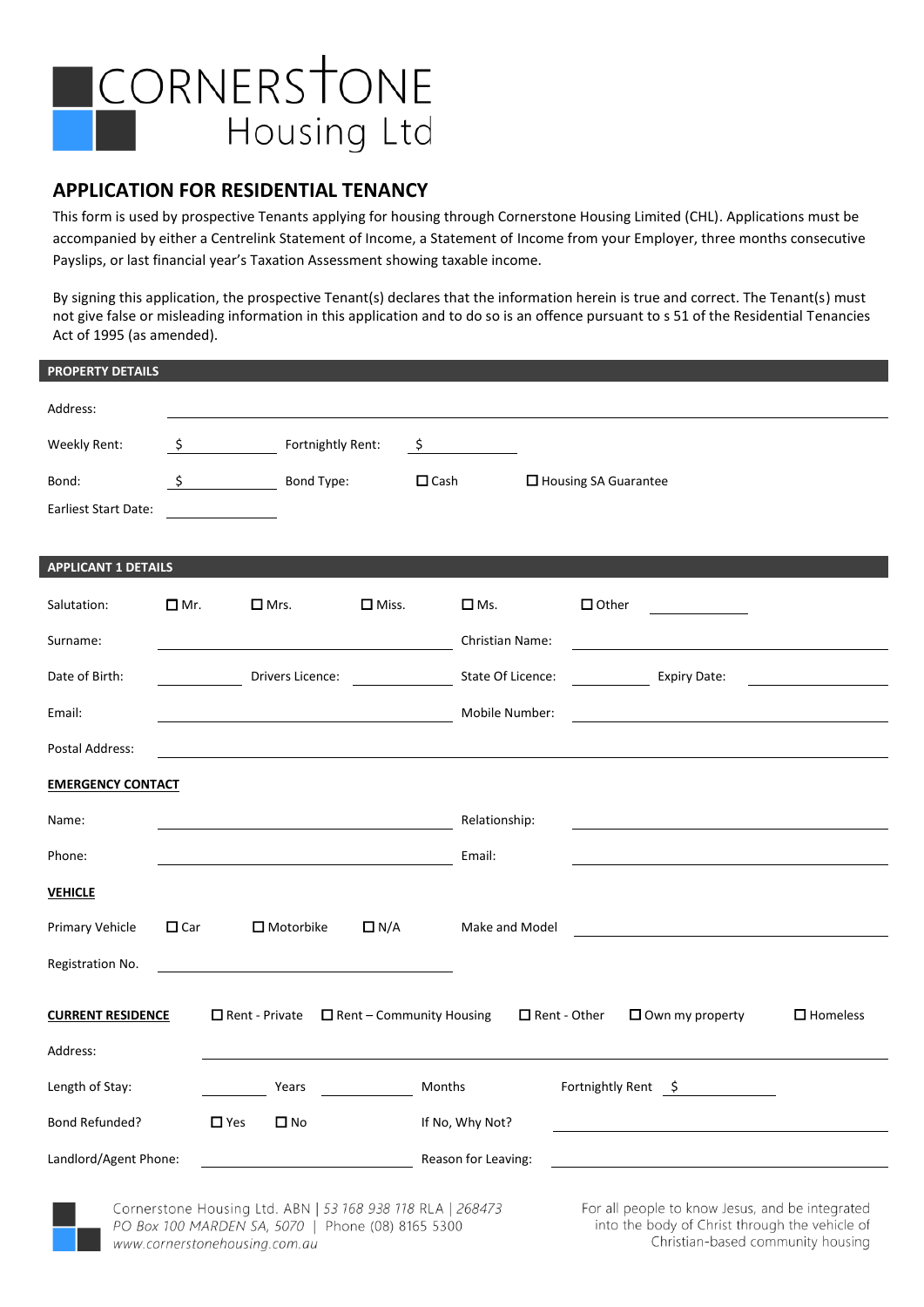# CORNERSTONE Housing Ltd

| <b>PREVIOUS RESIDENCE</b>                        | $\Box$ Rent - Private                                                                                            | $\Box$ Rent – Community Housing | $\Box$ Rent - Other<br>$\square$ Own my property                                                                      | $\square$ Homeless            |
|--------------------------------------------------|------------------------------------------------------------------------------------------------------------------|---------------------------------|-----------------------------------------------------------------------------------------------------------------------|-------------------------------|
| Address:                                         |                                                                                                                  |                                 |                                                                                                                       |                               |
| Length of Stay:                                  | Years                                                                                                            | Months                          | Fortnightly Rent \$                                                                                                   |                               |
| Bond Refunded?                                   | $\Box$ Yes<br>$\square$ No                                                                                       | If No, Why Not?                 |                                                                                                                       |                               |
| Landlord/Agent Phone:                            |                                                                                                                  | Reason for Leaving:             | <u> 1989 - Johann Harry Barn, mars ar breist fan de Fryske kommunent fan de Fryske kommunent fan de Fryske kommun</u> |                               |
| <b>CURRENT EMPLOYMENT</b>                        | $\square$ Employed<br>$\Box$ Student                                                                             | $\Box$ Unemployed               | $\square$ Self-Employed                                                                                               |                               |
| Company:                                         |                                                                                                                  | Address:                        |                                                                                                                       |                               |
| Employer/Manager:                                |                                                                                                                  | <b>Contact Details:</b>         |                                                                                                                       |                               |
| <b>INCOME</b>                                    |                                                                                                                  |                                 |                                                                                                                       |                               |
| Employment Income (PA) \$                        |                                                                                                                  |                                 |                                                                                                                       |                               |
| Other Income (PA)                                | \$                                                                                                               | Proof of Income Supplied:       |                                                                                                                       |                               |
| <b>DEPENDENTS</b>                                |                                                                                                                  |                                 |                                                                                                                       |                               |
| Name                                             |                                                                                                                  |                                 | <b>DOB</b>                                                                                                            |                               |
| Name                                             | and the control of the control of the control of the control of the control of the control of the control of the |                                 | <b>DOB</b>                                                                                                            |                               |
| Name                                             |                                                                                                                  |                                 | <b>DOB</b>                                                                                                            |                               |
| <b>CHARACTER REFERENCES (Unrelated)</b>          |                                                                                                                  |                                 |                                                                                                                       |                               |
| Name                                             |                                                                                                                  | Relationship                    | Phone Number                                                                                                          |                               |
| Name                                             |                                                                                                                  | Relationship                    | Phone Number                                                                                                          |                               |
| <b>OTHER INFORMATION</b>                         |                                                                                                                  |                                 |                                                                                                                       |                               |
|                                                  | Are you of Aboriginal or Torres Strait Islander Descent?                                                         | $\Box$ No<br>$\Box$ Yes         | Do you have any disabilities?                                                                                         | $\square$ No<br>$\Box$ Yes    |
| Do you have any pets that need to be considered? |                                                                                                                  | $\square$ No<br>$\Box$ Yes      | Is your pet a service animal?                                                                                         | $\square$ No<br>$\square$ Yes |
|                                                  |                                                                                                                  |                                 | Is your pet desexed?                                                                                                  | $\square$ No<br>$\Box$ Yes    |
| Pet Type:                                        | Breed:                                                                                                           |                                 | Is your pet desexed?                                                                                                  | $\square$ No<br>$\square$ Yes |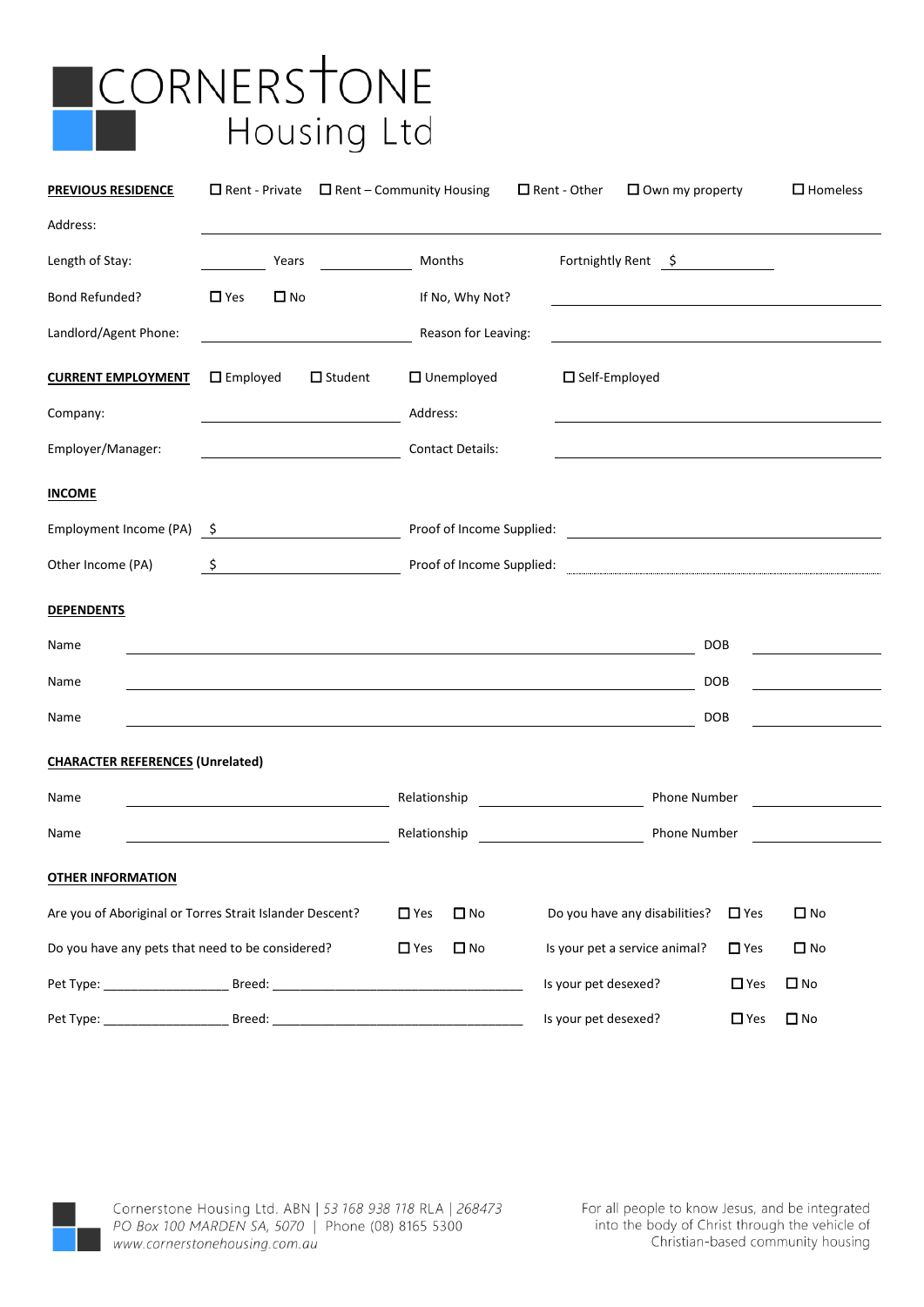## **ICORNERSTONE** Housing Ltd

#### **APPLICANT 2 DETAILS**

| Salutation:               | $\Box$ Mr. | $\Box$ Mrs.                | $\square$ Miss.                 |                         | $\square$ Ms.          |                     | $\Box$ Other            | <u> 1999 - Jan Jawa</u> |                 |
|---------------------------|------------|----------------------------|---------------------------------|-------------------------|------------------------|---------------------|-------------------------|-------------------------|-----------------|
| Surname:                  |            |                            |                                 |                         | <b>Christian Name:</b> |                     |                         |                         |                 |
| Date of Birth:            |            | Drivers Licence:           |                                 |                         | State Of Licence:      |                     |                         | <b>Expiry Date:</b>     |                 |
| Email:                    |            |                            |                                 |                         | Mobile Number:         |                     |                         |                         |                 |
| Postal Address:           |            |                            |                                 |                         |                        |                     |                         |                         |                 |
| <b>EMERGENCY CONTACT</b>  |            |                            |                                 |                         |                        |                     |                         |                         |                 |
| Name:                     |            |                            |                                 |                         | Relationship:          |                     |                         |                         |                 |
| Phone:                    |            |                            |                                 |                         | Email:                 |                     |                         |                         |                 |
| <b>VEHICLE</b>            |            |                            |                                 |                         |                        |                     |                         |                         |                 |
| <b>Primary Vehicle</b>    | $\Box$ Car | $\Box$ Motorbike           | $\Box$ N/A                      |                         | Make and Model         |                     |                         |                         |                 |
| Registration No.          |            |                            |                                 |                         |                        |                     |                         |                         |                 |
| <b>CURRENT RESIDENCE</b>  |            | $\Box$ Rent - Private      | $\Box$ Rent – Community Housing |                         |                        | $\Box$ Rent - Other |                         | $\Box$ Own my property  | $\Box$ Homeless |
| Address:                  |            |                            |                                 |                         |                        |                     |                         |                         |                 |
| Length of Stay:           |            | Years                      |                                 | Months                  |                        |                     |                         | Fortnightly Rent 5      |                 |
| Bond Refunded?            |            | $\Box$ Yes<br>$\square$ No |                                 | If No, Why Not?         |                        |                     |                         |                         |                 |
| Landlord/Agent Name:      |            |                            |                                 |                         | Landlord/Agent Email:  |                     |                         |                         |                 |
| Landlord/Agent Phone:     |            |                            |                                 |                         | Reason for Leaving:    |                     |                         |                         |                 |
| <b>PREVIOUS RESIDENCE</b> |            | $\Box$ Rent - Private      | $\Box$ Rent - Community Housing |                         |                        | $\Box$ Rent - Other |                         | $\Box$ Own my property  | $\Box$ Homeless |
| Address:                  |            |                            |                                 |                         |                        |                     |                         |                         |                 |
| Length of Stay:           |            | Years                      |                                 | Months                  |                        |                     | Fortnightly Rent \$     |                         |                 |
| Bond Refunded?            |            | $\Box$ Yes<br>$\square$ No |                                 | If No, Why Not?         |                        |                     |                         |                         |                 |
| Landlord/Agent Name:      |            |                            |                                 |                         | Landlord/Agent Email:  |                     |                         |                         |                 |
| Landlord/Agent Phone:     |            |                            |                                 |                         | Reason for Leaving:    |                     |                         |                         |                 |
| <b>CURRENT EMPLOYMENT</b> |            | $\square$ Employed         | $\square$ Student               | $\Box$ Unemployed       |                        |                     | $\square$ Self-Employed |                         |                 |
| Company:                  |            |                            |                                 | Address:                |                        |                     |                         |                         |                 |
| Employer/Manager:         |            |                            |                                 | <b>Contact Details:</b> |                        |                     |                         |                         |                 |



Cornerstone Housing Ltd. ABN | 53 168 938 118 RLA | 268473 PO Box 100 MARDEN SA, 5070 | Phone (08) 8165 5300 www.cornerstonehousing.com.au

For all people to know Jesus, and be integrated into the body of Christ through the vehicle of Christian-based community housing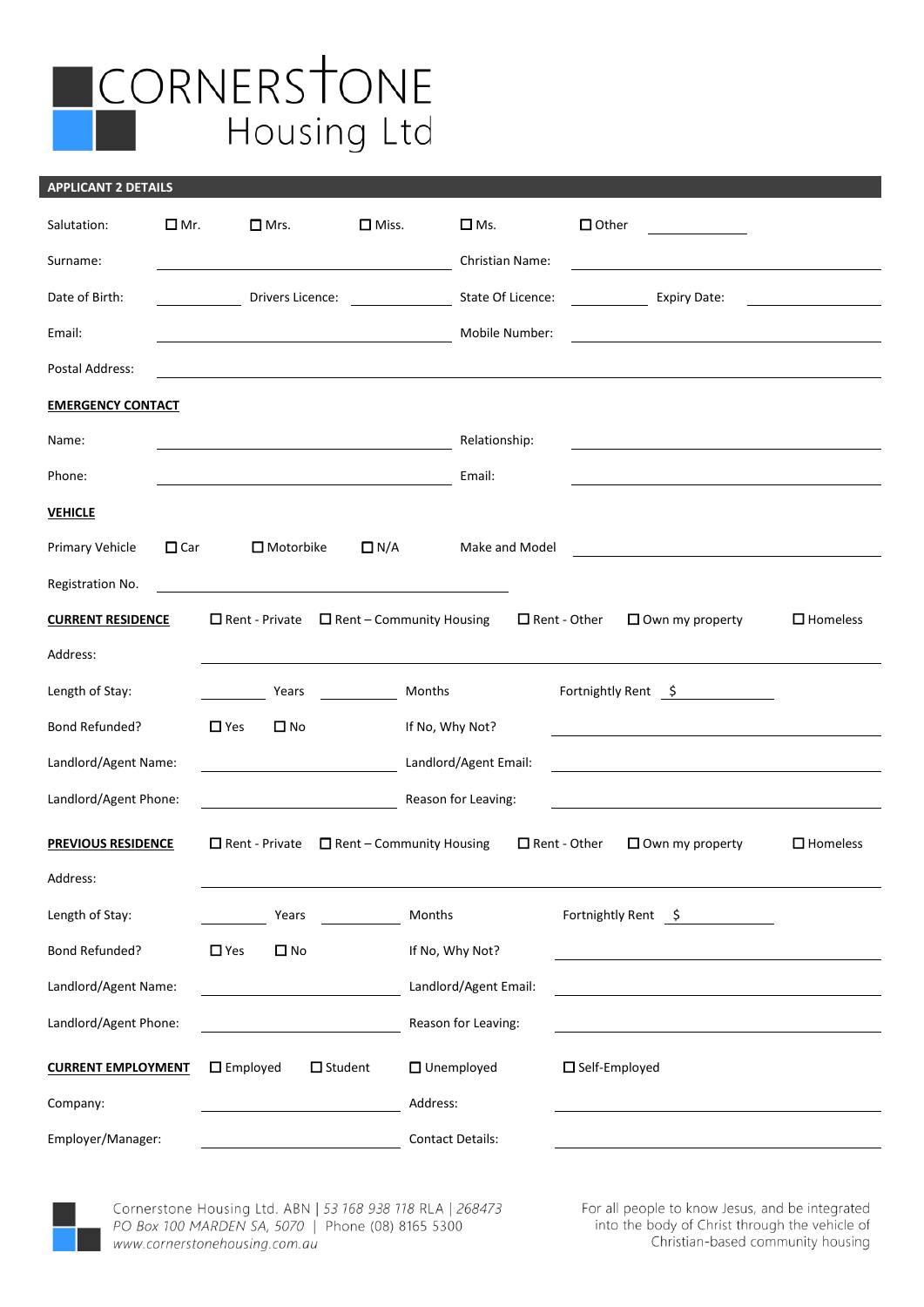

#### **INCOME**

|                                                  | Employment Income (PA) 5                                                                                                                                                                                                                                                                                                                            |               |              |                                                                    |            |                                                                                                                       |
|--------------------------------------------------|-----------------------------------------------------------------------------------------------------------------------------------------------------------------------------------------------------------------------------------------------------------------------------------------------------------------------------------------------------|---------------|--------------|--------------------------------------------------------------------|------------|-----------------------------------------------------------------------------------------------------------------------|
| Other Income (PA)                                | $\begin{picture}(20,10) \put(0,0){\line(1,0){10}} \put(15,0){\line(1,0){10}} \put(15,0){\line(1,0){10}} \put(15,0){\line(1,0){10}} \put(15,0){\line(1,0){10}} \put(15,0){\line(1,0){10}} \put(15,0){\line(1,0){10}} \put(15,0){\line(1,0){10}} \put(15,0){\line(1,0){10}} \put(15,0){\line(1,0){10}} \put(15,0){\line(1,0){10}} \put(15,0){\line(1$ |               |              |                                                                    |            |                                                                                                                       |
| <b>DEPENDENTS</b>                                |                                                                                                                                                                                                                                                                                                                                                     |               |              |                                                                    |            |                                                                                                                       |
| Name                                             |                                                                                                                                                                                                                                                                                                                                                     |               |              |                                                                    | <b>DOB</b> |                                                                                                                       |
| Name                                             |                                                                                                                                                                                                                                                                                                                                                     |               |              |                                                                    | <b>DOB</b> |                                                                                                                       |
| Name                                             | and the control of the control of the control of the control of the control of the control of the control of the                                                                                                                                                                                                                                    |               |              |                                                                    | <b>DOB</b> |                                                                                                                       |
| <b>CHARACTER REFERENCES (Unrelated)</b>          |                                                                                                                                                                                                                                                                                                                                                     |               |              |                                                                    |            |                                                                                                                       |
| Name                                             | <u> 1980 - Johann Barn, mars ar breithinn ar breithinn ar breithinn ar breithinn ar breithinn ar breithinn ar br</u>                                                                                                                                                                                                                                | Relationship  |              | Phone Number<br><u> 1990 - John Stein, Amerikaansk politiker (</u> |            |                                                                                                                       |
| Name                                             | <u> 1990 - Johann Barbara, martin a</u>                                                                                                                                                                                                                                                                                                             | Relationship  |              | Phone Number                                                       |            | <u>and the state of the state of the state of the state of the state of the state of the state of the state of th</u> |
| <b>OTHER INFORMATION</b>                         |                                                                                                                                                                                                                                                                                                                                                     |               |              |                                                                    |            |                                                                                                                       |
|                                                  | Are you of Aboriginal or Torres Strait Islander Descent?                                                                                                                                                                                                                                                                                            | $\square$ Yes | $\square$ No | Do you have any disabilities?                                      | $\Box$ Yes | $\square$ No                                                                                                          |
| Do you have any pets that need to be considered? |                                                                                                                                                                                                                                                                                                                                                     | $\Box$ Yes    | $\square$ No | Is your pet a service animal?                                      | $\Box$ Yes | $\square$ No                                                                                                          |
|                                                  |                                                                                                                                                                                                                                                                                                                                                     |               |              | Is your pet desexed?                                               | $\Box$ Yes | $\square$ No                                                                                                          |
|                                                  |                                                                                                                                                                                                                                                                                                                                                     |               |              | Is your pet desexed?                                               | $\Box$ Yes | $\square$ No                                                                                                          |

#### **DECLARATION**

I hereby apply to rent the above property from the Owner, managed by Cornerstone Housing Ltd (CHL) under a Residential Tenancy Agreement

I acknowledge that this application is subject to the approval of the Owner and CHL.

I declare that to the best of my knowledge and belief that the information supplied in or attached to this application is true and correct and that all relevant information has been included and given of my own free will.

I declare that I am not bankrupt, and am over the age of eighteen years.

I acknowledge receipt of the CHL Privacy Statement and give consent to CHL to use my personal information to perform its duties in relation to tenancy functions, maintenance functions, and administration functions.

I authorise CHL to obtain personal information in relation to this application and any of the contents through:

- 1) My personal referees and employer(s)
- 2) The Landlord/Agent of my current or previous residence,
- 3) Any record, database, listing of defaults by tenants

If I default under a rental agreement, CHL may disclose details of any such default to any tenant database, and to agent/landlords of properties I apply for in the future.

#### **APPLICANT 1 APPLICANT 2**

| Signature                                                                                                                                        | Date | Signature                                                                                         | Date                              |
|--------------------------------------------------------------------------------------------------------------------------------------------------|------|---------------------------------------------------------------------------------------------------|-----------------------------------|
| Cornerstone Housing Ltd. ABN   53 168 938 118 RLA   268473<br>PO Box 100 MARDEN SA, 5070   Phone (08) 8165 5300<br>www.cornerstonehousing.com.au |      | For all people to know Jesus, and be integrated<br>into the body of Christ through the vehicle of | Christian-based community housing |